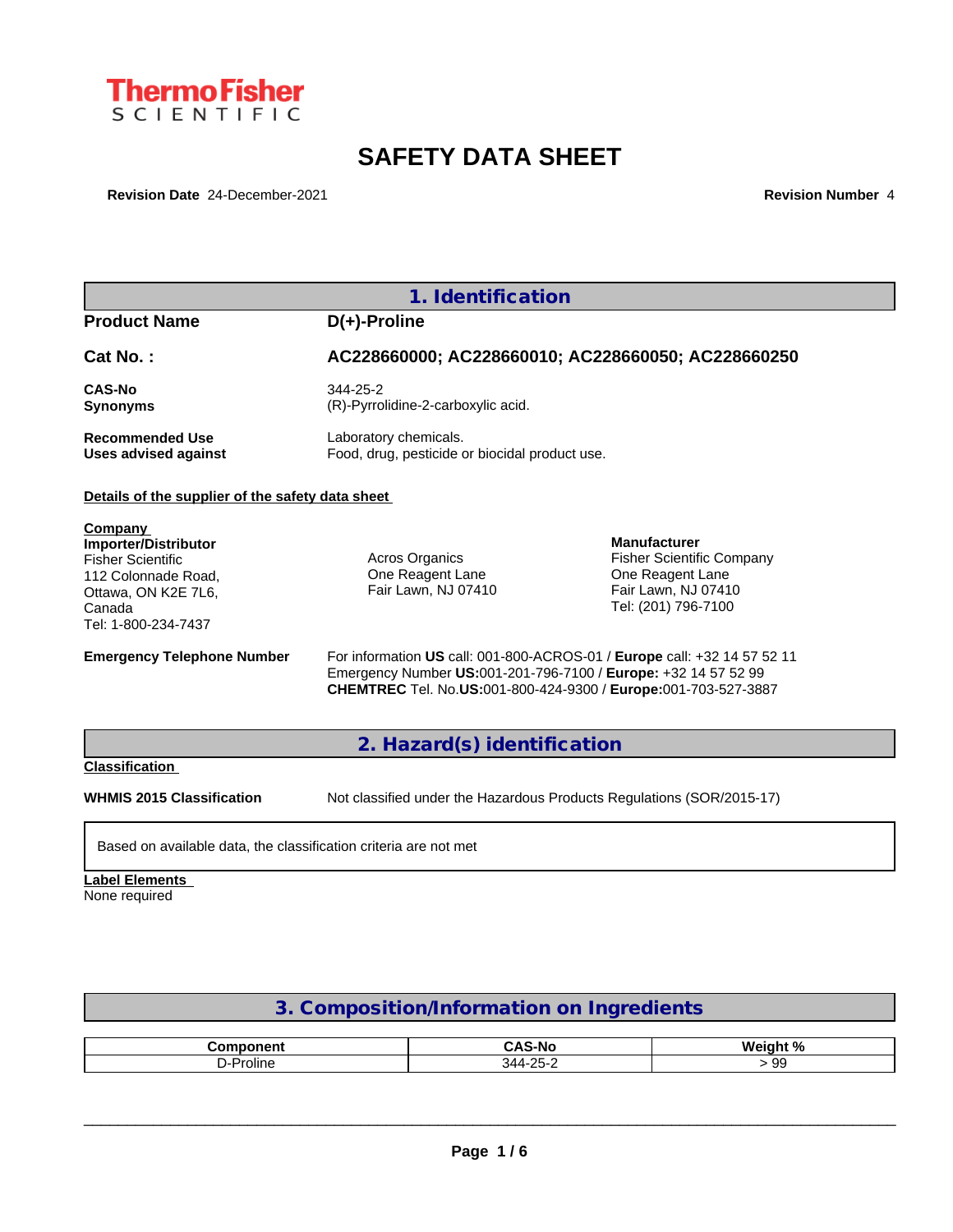|                                                              | 4. First-aid measures                                                                                                      |
|--------------------------------------------------------------|----------------------------------------------------------------------------------------------------------------------------|
| <b>Eye Contact</b>                                           | Rinse immediately with plenty of water, also under the eyelids, for at least 15 minutes. Get<br>medical attention.         |
| <b>Skin Contact</b>                                          | Wash off immediately with plenty of water for at least 15 minutes. Get medical attention<br>immediately if symptoms occur. |
| <b>Inhalation</b>                                            | Remove to fresh air. Get medical attention immediately if symptoms occur.                                                  |
| Ingestion                                                    | Clean mouth with water and drink afterwards plenty of water. Get medical attention if<br>symptoms occur.                   |
| Most important symptoms/effects<br><b>Notes to Physician</b> | None reasonably foreseeable.<br>Treat symptomatically                                                                      |

**5. Fire-fighting measures**

| <b>Suitable Extinguishing Media</b>                        | Water spray. Carbon dioxide (CO <sub>2</sub> ). Dry chemical. Chemical foam. |
|------------------------------------------------------------|------------------------------------------------------------------------------|
| Unsuitable Extinguishing Media                             | No information available                                                     |
| <b>Flash Point</b><br>Method -                             | No information available<br>No information available                         |
| <b>Autoignition Temperature</b><br><b>Explosion Limits</b> | Not applicable                                                               |
| <b>Upper</b>                                               | No data available                                                            |
| Lower                                                      | No data available                                                            |
| Sensitivity to Mechanical Impact No information available  |                                                                              |
| <b>Sensitivity to Static Discharge</b>                     | No information available                                                     |

## **Specific Hazards Arising from the Chemical**

Keep product and empty container away from heat and sources of ignition.

# **Hazardous Combustion Products**

Nitrogen oxides (NOx). Carbon monoxide (CO). Carbon dioxide (CO2).

#### **Protective Equipment and Precautions for Firefighters**

As in any fire, wear self-contained breathing apparatus pressure-demand, MSHA/NIOSH (approved or equivalent) and full protective gear.

| <u>NFPA</u>                      |                                |                                                                                       |                                                                                        |
|----------------------------------|--------------------------------|---------------------------------------------------------------------------------------|----------------------------------------------------------------------------------------|
| <b>Health</b>                    | Flammability                   | <b>Instability</b>                                                                    | <b>Physical hazards</b><br>N/A                                                         |
|                                  | 6. Accidental release measures |                                                                                       |                                                                                        |
| <b>Personal Precautions</b>      | formation.                     |                                                                                       | Ensure adequate ventilation. Use personal protective equipment as required. Avoid dust |
| <b>Environmental Precautions</b> | Information.                   | Should not be released into the environment. See Section 12 for additional Ecological |                                                                                        |

**Methods for Containment and Clean** Sweep up and shovel into suitable containers for disposal. Avoid dust formation. **Up**

|          | 7. Handling and storage                                                                                                                                                              |
|----------|--------------------------------------------------------------------------------------------------------------------------------------------------------------------------------------|
| Handling | Wear personal protective equipment/face protection. Ensure adequate ventilation. Avoid<br>contact with skin, eyes or clothing. Avoid ingestion and inhalation. Avoid dust formation. |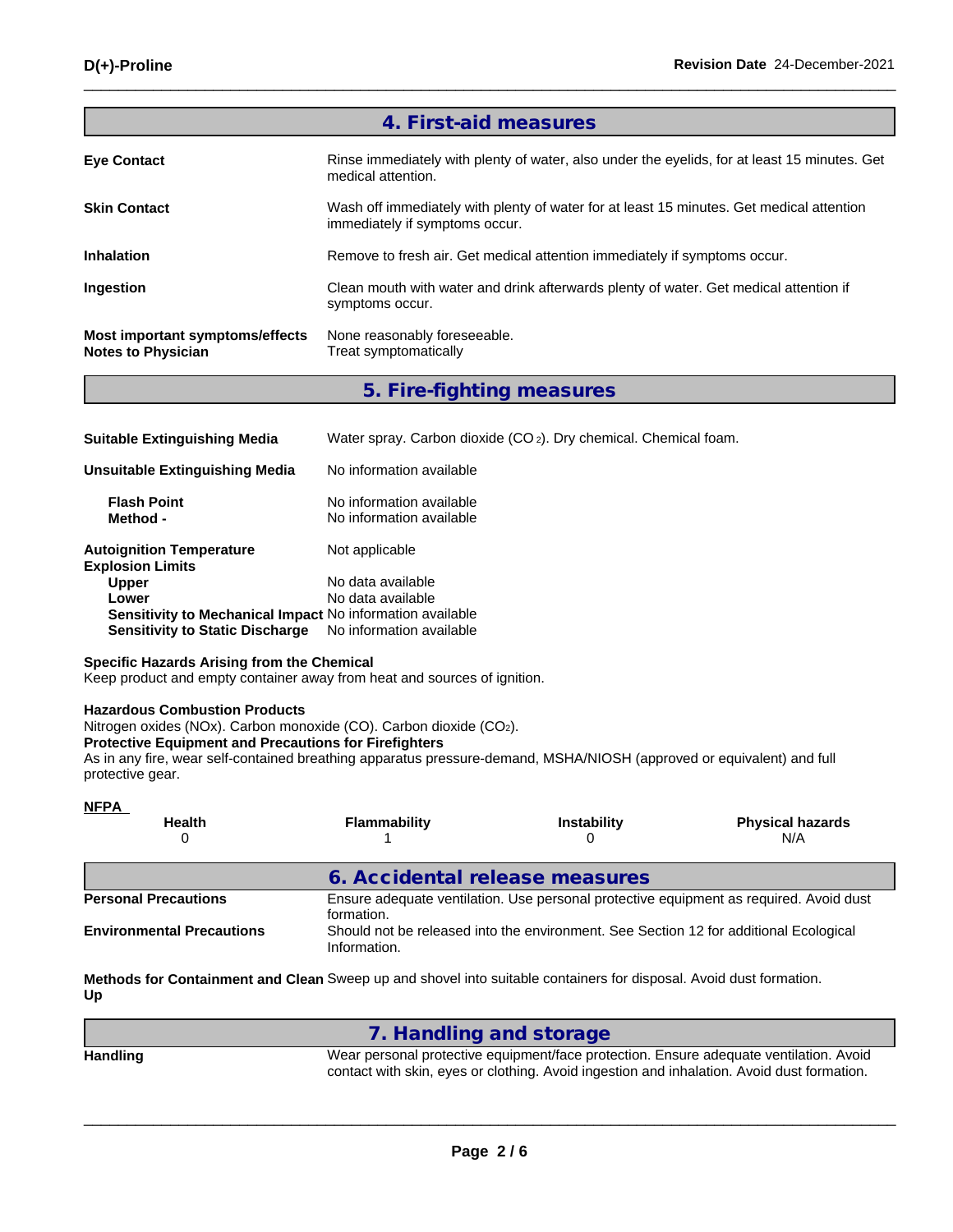| Storage.                                                                                                                                                                                                          | Materials. Strong oxidizing agents.                              |                                                                                                                                                 | Keep in a dry, cool and well-ventilated place. Keep container tightly closed. Incompatible |
|-------------------------------------------------------------------------------------------------------------------------------------------------------------------------------------------------------------------|------------------------------------------------------------------|-------------------------------------------------------------------------------------------------------------------------------------------------|--------------------------------------------------------------------------------------------|
|                                                                                                                                                                                                                   | 8. Exposure controls / personal protection                       |                                                                                                                                                 |                                                                                            |
| <b>Exposure Guidelines</b>                                                                                                                                                                                        |                                                                  | This product does not contain any hazardous materials with occupational exposure<br>limitsestablished by the region specific regulatory bodies. |                                                                                            |
| <b>Engineering Measures</b><br>None under normal use conditions.                                                                                                                                                  |                                                                  |                                                                                                                                                 |                                                                                            |
| <b>Personal protective equipment</b>                                                                                                                                                                              |                                                                  |                                                                                                                                                 |                                                                                            |
| <b>Eye Protection</b><br><b>Hand Protection</b>                                                                                                                                                                   | Goggles<br>Protective gloves                                     |                                                                                                                                                 |                                                                                            |
| <b>Glove material</b><br>Natural rubber<br>Nitrile rubber<br>Neoprene<br><b>PVC</b><br>Inspect gloves before use. observe the instructions regarding permeability and breakthrough time which are provided by the | <b>Breakthrough time</b><br>See manufacturers<br>recommendations | <b>Glove thickness</b>                                                                                                                          | <b>Glove comments</b><br>Splash protection only                                            |

supplier of the gloves. (Refer to manufacturer/supplier for information) gloves are suitable for the task: Chemical compatability, Dexterity, Operational conditions, User susceptibility, e.g. sensitisation effects, also take into consideration the specific local conditions under which the product is used, such as the danger of cuts, abrasion. gloves with care avoiding skin contamination.

#### **Respiratory Protection**

No protective equipment is needed under normal use conditions.

**Recommended Filter type:** Particle filter

#### **Environmental exposure controls**

No information available.

#### **Hygiene Measures**

Handle in accordance with good industrial hygiene and safety practice. Keep away from food, drink and animal feeding stuffs. Do not eat, drink or smoke when using this product. Remove and wash contaminated clothing and gloves, including the inside, before re-use. Wash hands before breaks and after work.

|  |  | 9. Physical and chemical properties |  |  |
|--|--|-------------------------------------|--|--|
|--|--|-------------------------------------|--|--|

| <b>Physical State</b>                   | Powder Solid                 |
|-----------------------------------------|------------------------------|
| Appearance                              | Off-white                    |
| Odor                                    | No information available     |
| <b>Odor Threshold</b>                   | No information available     |
| рH                                      | 6.3 100g/L (25 °C)           |
| <b>Melting Point/Range</b>              | 223 - 220 °C / 433.4 - 428 ° |
| <b>Boiling Point/Range</b>              | No information available     |
| <b>Flash Point</b>                      | No information available     |
| <b>Evaporation Rate</b>                 | Not applicable               |
| <b>Flammability (solid,gas)</b>         | No information available     |
| <b>Flammability or explosive limits</b> |                              |
| <b>Upper</b>                            | No data available            |
| Lower                                   | No data available            |
|                                         |                              |

**Powder Solid**<br>Off-white **No information available No information available pH** 6.3 100g/L (25°C) **Melting Point/Range** 223 - 220 °C / 433.4 - 428 °F **No information available No information available Not applicable Flammability (solid,gas)** No information available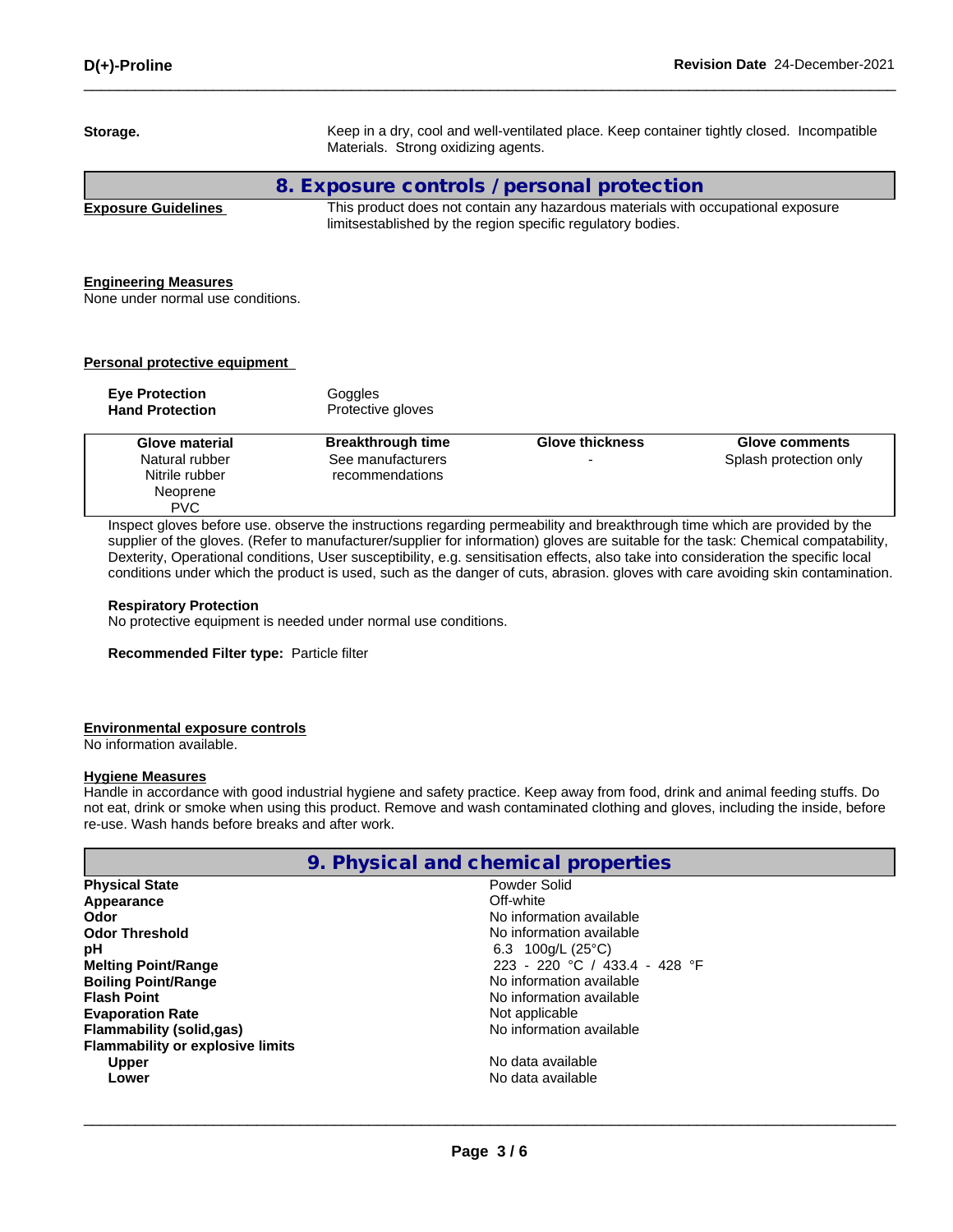| <b>Vapor Pressure</b><br><b>Vapor Density</b><br><b>Specific Gravity</b><br><b>Solubility</b><br>Partition coefficient; n-octanol/water<br><b>Autoignition Temperature</b><br><b>Decomposition Temperature</b><br><b>Viscosity</b><br><b>Molecular Formula</b><br><b>Molecular Weight</b> |                                                                                          | Not applicable<br>No data available<br>Not applicable<br>Not applicable<br>C5 H9 N O2<br>115.13 | No information available<br>No information available<br>No information available<br>No information available |             |               |
|-------------------------------------------------------------------------------------------------------------------------------------------------------------------------------------------------------------------------------------------------------------------------------------------|------------------------------------------------------------------------------------------|-------------------------------------------------------------------------------------------------|--------------------------------------------------------------------------------------------------------------|-------------|---------------|
|                                                                                                                                                                                                                                                                                           |                                                                                          | 10. Stability and reactivity                                                                    |                                                                                                              |             |               |
| <b>Reactive Hazard</b>                                                                                                                                                                                                                                                                    | None known, based on information available                                               |                                                                                                 |                                                                                                              |             |               |
| <b>Stability</b>                                                                                                                                                                                                                                                                          | Stable under normal conditions.                                                          |                                                                                                 |                                                                                                              |             |               |
| <b>Conditions to Avoid</b>                                                                                                                                                                                                                                                                | Incompatible products.                                                                   |                                                                                                 |                                                                                                              |             |               |
| <b>Incompatible Materials</b>                                                                                                                                                                                                                                                             | Strong oxidizing agents                                                                  |                                                                                                 |                                                                                                              |             |               |
| Hazardous Decomposition Products Nitrogen oxides (NOx), Carbon monoxide (CO), Carbon dioxide (CO2)                                                                                                                                                                                        |                                                                                          |                                                                                                 |                                                                                                              |             |               |
| <b>Hazardous Polymerization</b>                                                                                                                                                                                                                                                           | Hazardous polymerization does not occur.                                                 |                                                                                                 |                                                                                                              |             |               |
| <b>Hazardous Reactions</b>                                                                                                                                                                                                                                                                |                                                                                          |                                                                                                 |                                                                                                              |             |               |
|                                                                                                                                                                                                                                                                                           | None under normal processing.                                                            |                                                                                                 |                                                                                                              |             |               |
|                                                                                                                                                                                                                                                                                           |                                                                                          | 11. Toxicological information                                                                   |                                                                                                              |             |               |
| <b>Acute Toxicity</b>                                                                                                                                                                                                                                                                     |                                                                                          |                                                                                                 |                                                                                                              |             |               |
| <b>Product Information</b>                                                                                                                                                                                                                                                                | No acute toxicity information is available for this product                              |                                                                                                 |                                                                                                              |             |               |
| <b>Component Information</b><br><b>Toxicologically Synergistic</b>                                                                                                                                                                                                                        | No information available                                                                 |                                                                                                 |                                                                                                              |             |               |
| <b>Products</b><br>Delayed and immediate effects as well as chronic effects from short and long-term exposure                                                                                                                                                                             |                                                                                          |                                                                                                 |                                                                                                              |             |               |
|                                                                                                                                                                                                                                                                                           |                                                                                          |                                                                                                 |                                                                                                              |             |               |
| <b>Irritation</b>                                                                                                                                                                                                                                                                         | No information available                                                                 |                                                                                                 |                                                                                                              |             |               |
| <b>Sensitization</b>                                                                                                                                                                                                                                                                      | No information available                                                                 |                                                                                                 |                                                                                                              |             |               |
| Carcinogenicity                                                                                                                                                                                                                                                                           | The table below indicates whether each agency has listed any ingredient as a carcinogen. |                                                                                                 |                                                                                                              |             |               |
| <b>CAS-No</b><br>Component                                                                                                                                                                                                                                                                | <b>IARC</b>                                                                              | <b>NTP</b>                                                                                      | <b>ACGIH</b>                                                                                                 | <b>OSHA</b> | <b>Mexico</b> |
| D-Proline<br>344-25-2                                                                                                                                                                                                                                                                     | Not listed                                                                               | Not listed                                                                                      | Not listed                                                                                                   | Not listed  | Not listed    |
| <b>Mutagenic Effects</b>                                                                                                                                                                                                                                                                  | No information available                                                                 |                                                                                                 |                                                                                                              |             |               |
| <b>Reproductive Effects</b>                                                                                                                                                                                                                                                               | No information available.                                                                |                                                                                                 |                                                                                                              |             |               |
| <b>Developmental Effects</b>                                                                                                                                                                                                                                                              | No information available.                                                                |                                                                                                 |                                                                                                              |             |               |
| <b>Teratogenicity</b>                                                                                                                                                                                                                                                                     | No information available.                                                                |                                                                                                 |                                                                                                              |             |               |

**STOT - single exposure None known STOT - repeated exposure** None known

**Aspiration hazard** No information available

**Symptoms / effects,both acute and delayed** No information available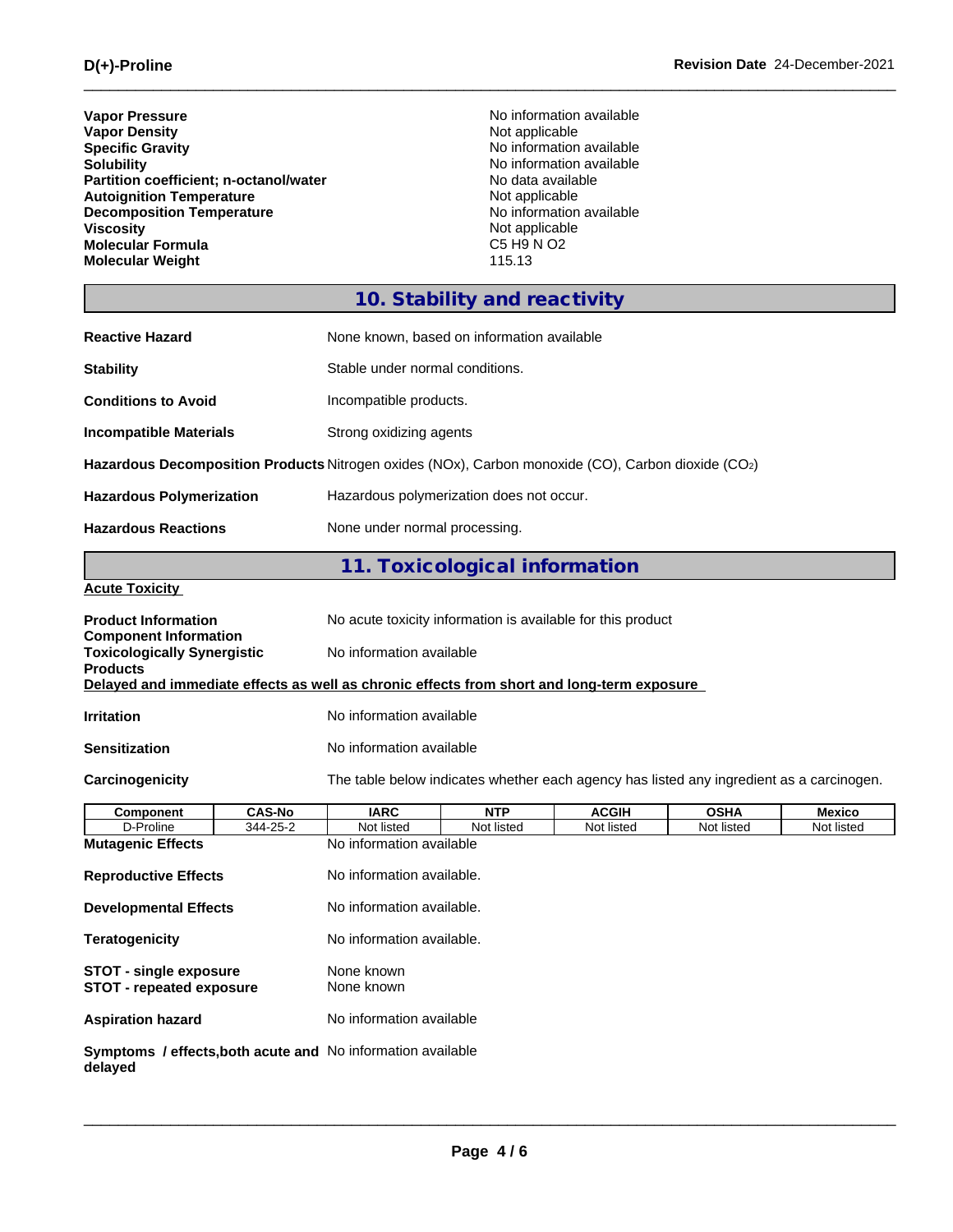| <b>Endocrine Disruptor Information</b><br>No information available |                                                                                                                                                                                                                                                                       |  |  |  |  |
|--------------------------------------------------------------------|-----------------------------------------------------------------------------------------------------------------------------------------------------------------------------------------------------------------------------------------------------------------------|--|--|--|--|
| <b>Other Adverse Effects</b>                                       | The toxicological properties have not been fully investigated.                                                                                                                                                                                                        |  |  |  |  |
|                                                                    | 12. Ecological information                                                                                                                                                                                                                                            |  |  |  |  |
| <b>Ecotoxicity</b>                                                 |                                                                                                                                                                                                                                                                       |  |  |  |  |
|                                                                    |                                                                                                                                                                                                                                                                       |  |  |  |  |
| <b>Persistence and Degradability</b>                               | Soluble in water Persistence is unlikely based on information available.                                                                                                                                                                                              |  |  |  |  |
| <b>Bioaccumulation/Accumulation</b>                                | No information available.                                                                                                                                                                                                                                             |  |  |  |  |
| <b>Mobility</b>                                                    | Will likely be mobile in the environment due to its water solubility.                                                                                                                                                                                                 |  |  |  |  |
|                                                                    | 13. Disposal considerations                                                                                                                                                                                                                                           |  |  |  |  |
| <b>Waste Disposal Methods</b>                                      | Chemical waste generators must determine whether a discarded chemical is classified as a<br>hazardous waste. Chemical waste generators must also consult local, regional, and<br>national hazardous waste regulations to ensure complete and accurate classification. |  |  |  |  |
|                                                                    | 14. Transport information                                                                                                                                                                                                                                             |  |  |  |  |
| <b>DOT</b>                                                         | Not regulated                                                                                                                                                                                                                                                         |  |  |  |  |
| <b>TDG</b>                                                         | Not regulated                                                                                                                                                                                                                                                         |  |  |  |  |
| <b>IATA</b><br><b>IMDG/IMO</b>                                     | Not regulated                                                                                                                                                                                                                                                         |  |  |  |  |
|                                                                    | Not regulated                                                                                                                                                                                                                                                         |  |  |  |  |

**15. Regulatory information**

## **International Inventories**

| Component | <b>CAS-No</b> | <b>DSL</b> | <b>NDSL</b> | <b>TSCA</b> | <b>TSCA Inventory</b><br>notification -<br><b>Active-Inactive</b> | <b>EINECS</b> | <b>ELINCS</b> | <b>NLP</b> |
|-----------|---------------|------------|-------------|-------------|-------------------------------------------------------------------|---------------|---------------|------------|
| D-Proline | 344-25-2      |            |             |             | <b>ACTIVE</b>                                                     | 206-452-7     |               |            |

| Component | <b>CAS-No</b>         | IFAAA<br>IECSC | $I - I$<br><b>KEGL</b> | <b>ENCS</b> | ISHL | <b>TCSI</b> | <b>AICS</b> | <b>NZIoC</b> | <b>PICCS</b> |
|-----------|-----------------------|----------------|------------------------|-------------|------|-------------|-------------|--------------|--------------|
| ワ-Proline | -25-2<br>$311 -$<br>┄ |                |                        |             |      |             |             |              |              |

#### **Legend:**

X - Listed '-' - Not Listed

**KECL** - NIER number or KE number (http://ncis.nier.go.kr/en/main.do)

**DSL/NDSL** - Canadian Domestic Substances List/Non-Domestic Substances List

**TSCA** - United States Toxic Substances Control Act Section 8(b) Inventory

**EINECS/ELINCS** - European Inventory of Existing Commercial Chemical Substances/EU List of Notified Chemical Substances

**IECSC** - Chinese Inventory of Existing Chemical Substances

**KECL** - Korean Existing and Evaluated Chemical Substances

**ENCS** - Japanese Existing and New Chemical Substances

**AICS** - Australian Inventory of Chemical Substances

**PICCS** - Philippines Inventory of Chemicals and Chemical Substances

#### **Canada**

SDS in compliance with provisions of information as set out in Canadian Standard - Part 4, Schedule 1 and 2 of the Hazardous Products Regulations (HPR) and meets the requirements of the HPR (Paragraph 13(1)(a) of the Hazardous Products Act (HPA)).

#### **Other International Regulations**

#### **Authorisation/Restrictions according to EU REACH**